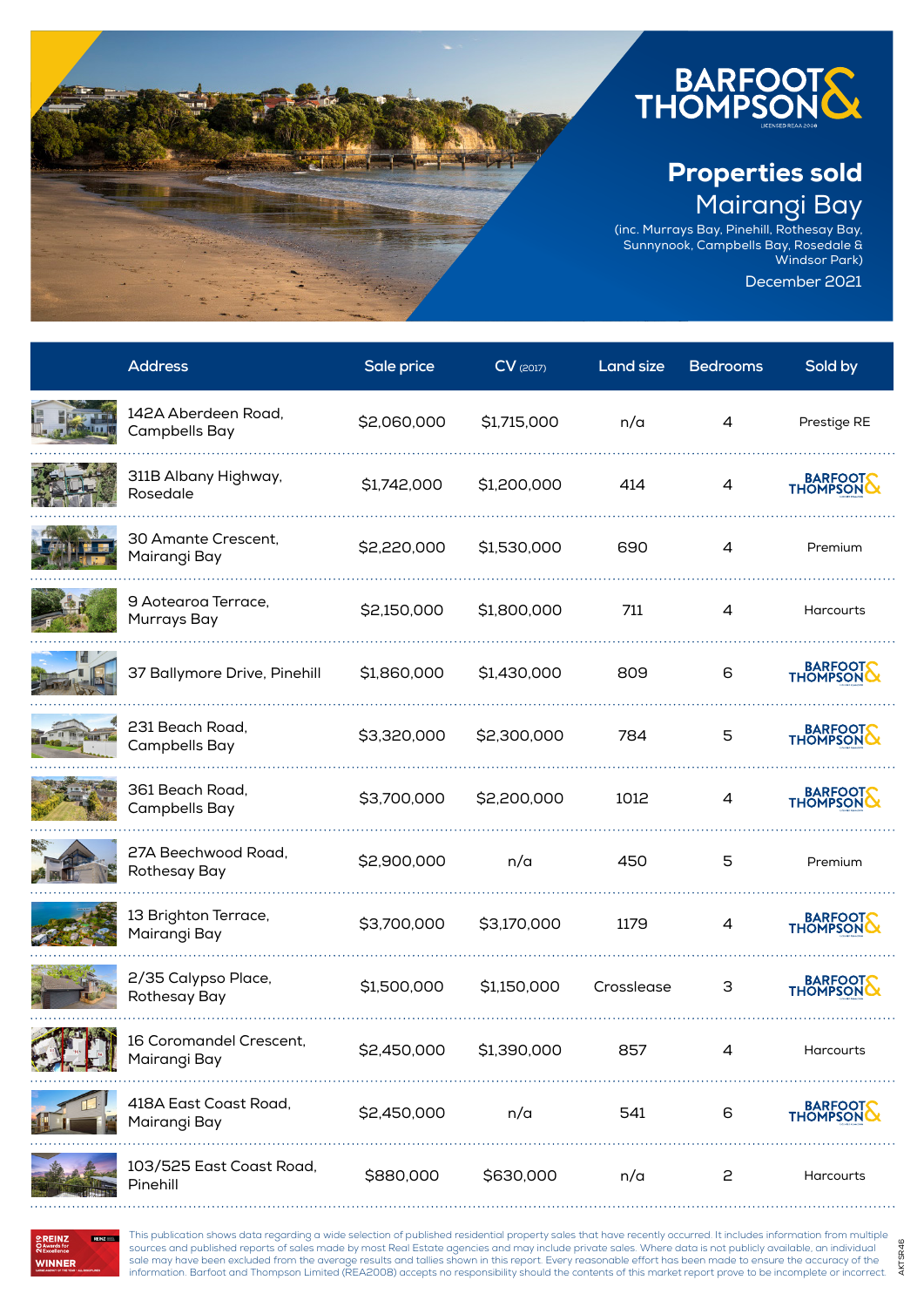

(inc. Murrays Bay, Pinehill, Rothesay Bay, Sunnynook, Campbells Bay, Rosedale & Windsor Park)

December 2021

AKTSR46

AKTSR46

| <b>Address</b>                         | Sale price  | $CV$ (2017) | <b>Land size</b> | <b>Bedrooms</b> | Sold by             |
|----------------------------------------|-------------|-------------|------------------|-----------------|---------------------|
| 2/698 East Coast Road,<br>Pinehill     | \$1,204,000 | \$750,000   | Crosslease       | 3               | BARFOOT             |
| 34 Glen Bay Close,<br>Pinehill         | \$2,200,000 | \$1,600,000 | 697              | 6               | BARFOOT             |
| 68 Gulf View Road,<br>Murrays Bay      | \$2,805,000 | \$1,670,000 | 782              | 3               | <b>Bayleys</b>      |
| 12 Hugh Green Drive,<br>Pinehill       | \$1,852,000 | \$1,160,000 | 695              | 4               | BARFOOT             |
| 9A Huntly Road,<br>Campbells Bay       | \$2,800,000 | \$2,490,000 | 458              | 4               | Harcourts           |
| 14 Hythe Terrace,<br>Mairangi Bay      | \$2,035,000 | \$1,380,000 | 813              | 5               | Harcourts           |
| 42A Masterton Road,<br>Rothesay Bay    | \$2,245,000 | \$1,670,000 | 885              | 4               | Prestige RE         |
| 26 Montana Avenue,<br>Murrays Bay      | \$1,295,000 | \$1,020,000 | n/a              | 3               | Harcourts           |
| 33B Montgomery Avenue,<br>Rothesay Bay | \$1,550,000 | \$1,410,000 | Crosslease       | З               | Harcourts           |
| 2/26 Park Rise,<br>Campbells Bay       | \$1,650,000 | \$1,350,000 | Crosslease       | 2               | BARFOOT             |
| 73J Park Rise,<br>Campbells Bay        | \$2,599,000 | \$2,125,000 | 746              | 5               | <b>Bayleys</b>      |
| 80 Park Rise,<br>Campbells Bay         | \$3,500,000 | \$3,060,000 | 654              | 5               | Harcourts           |
| 9 Penguin Drive,<br>Murrays Bay        | \$2,620,000 | \$1,390,000 | 808              | 3               | BARFOOT<br>THOMPSON |



**WINNER** 

This publication shows data regarding a wide selection of published residential property sales that have recently occurred. It includes information from multiple sources and published reports of sales made by most Real Estate agencies and may include private sales. Where data is not publicly available, an individual sale may have been excluded from the average results and tallies shown in this report. Every reasonable effort has been made to ensure the accuracy of the information. Barfoot and Thompson Limited (REA2008) accepts no responsibility should the contents of this market report prove to be incomplete or incorrect.

. . . . . . . . . . . . . .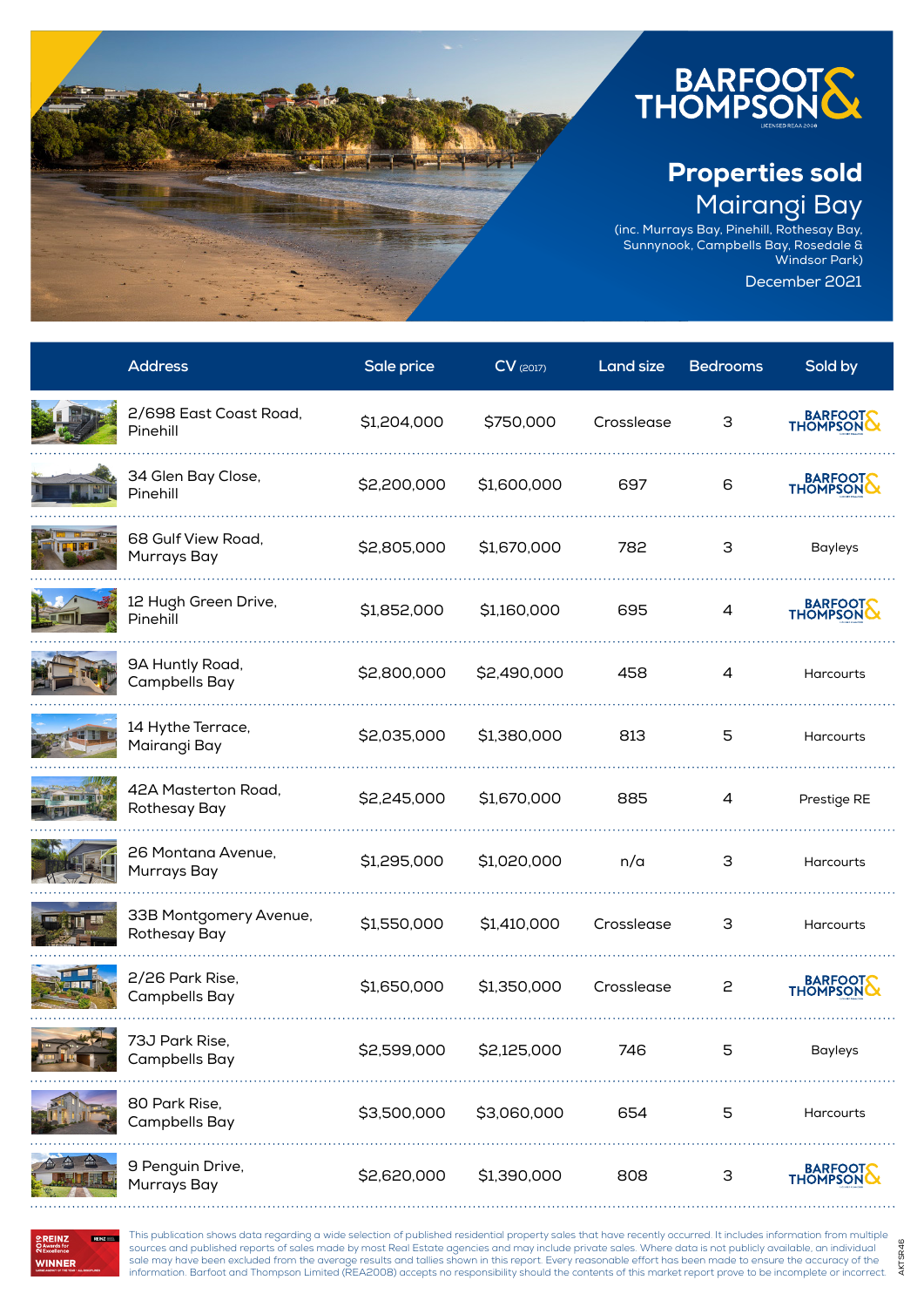

(inc. Murrays Bay, Pinehill, Rothesay Bay, Sunnynook, Campbells Bay, Rosedale & Windsor Park)

December 2021

AKTSR46

AKTSR46

| <b>Address</b>                                 | Sale price  | $CV$ (2017) | Land size  | <b>Bedrooms</b> | Sold by               |
|------------------------------------------------|-------------|-------------|------------|-----------------|-----------------------|
| 15 Ronald Macken Place,<br><b>Windsor Park</b> | \$1,930,000 | \$1,125,000 | 801        | 4               | BARFOOT               |
| 5/372 Rosedale Road,<br>Rosedale               | \$520,000   | \$355,000   | n/a        | $\mathbf{1}$    | <b>Harcourts</b>      |
| 407/46 Rosedale Road,<br>Rosedale              | \$867,000   | \$830,000   | n/a        | 3               | <b>Harcourts</b>      |
| 1/92 Saddleback Rise,<br>Murrays Bay           | \$800,000   | \$720,000   | Crosslease | 2               | <b>Harcourts</b>      |
| 1/111 Salamanca Road,<br>Sunnynook             | \$1,360,000 | \$1,020,000 | 299        | 4               | Wallace &<br>Stratton |
| 6B Strabo Place,<br><b>Windsor Park</b>        | \$1,707,000 | \$1,075,000 | Crosslease | 3               | BARFOOT               |
| 4/10 Sunnynook Road,<br>Sunnynook              | \$1,650,000 | \$1,500,000 | 742        | 4               | Harcourts             |
| 3/198-200 Sunnynook<br>Road, Sunnynook         | \$1,060,000 | n/a         | n/a        | 3               | BARFOOTS              |
| 7/198-200 Sunnynook Road,<br>Sunnynook         | \$1,036,000 | n/a         | n/a        | 4               | BARFOOT               |
| 3/2B Sunnynook Road,<br>Sunnynook              | \$1,057,000 | \$960,000   | Crosslease | 3               | BARFOOT               |
| 2/32 Sunnynook Road,<br>Sunnynook              | \$1,151,000 | \$720,000   | Crossiease |                 | Ray White             |
| 1/11 Tahu Crescent,<br>Sunnynook               | \$1,210,000 | \$785,000   | Crosslease | 3               | BARFOOT<br>THOMPSON   |
| 1/11 Tonkin Drive,<br>Sunnynook                | \$1,132,000 | \$620,000   | Crosslease | 3               | BARFOOT<br>THOMPSON   |



This publication shows data regarding a wide selection of published residential property sales that have recently occurred. It includes information from multiple sources and published reports of sales made by most Real Estate agencies and may include private sales. Where data is not publicly available, an individual sale may have been excluded from the average results and tallies shown in this report. Every reasonable effort has been made to ensure the accuracy of the information. Barfoot and Thompson Limited (REA2008) accepts no responsibility should the contents of this market report prove to be incomplete or incorrect.